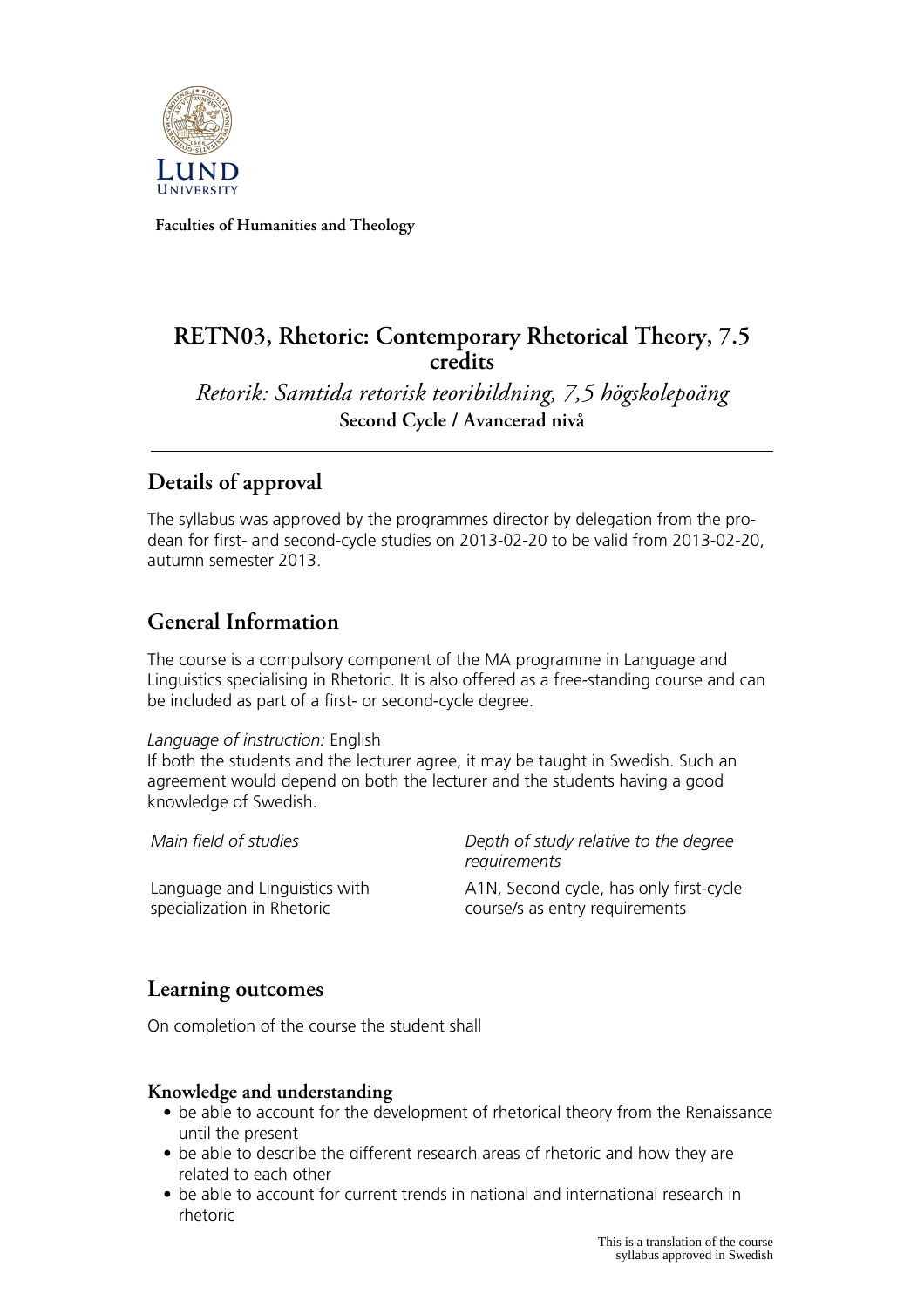• be able to account specifically for the development of rhetorical theory in Scandinavia

#### **Competence and skills**

- be able to critically compare different positions in rhetorical theory and their methodological implications
- be able to discuss and critically review different rhetorical theories in speech and writing

#### **Judgement and approach**

- be able to critically and independently approach rhetoric as a research discipline
- be able to formulate independent scholarly texts on rhetoric of relevance to the research community.

## **Course content**

The course involves specialised study of rhetorical theory based on the knowledge acquired by students in their first-cycle studies. The focus is on study of contemporary sources on rhetorical theory and their methodological implications, e.g. Scandinavian PhD theses in the subject.

The course primarily deals with contemporary rhetorical theory. The starting point is the reawakened interest in rhetoric in the Renaissance, but the emphasis is on pioneering works from the last fifty years.

## **Course design**

Teaching consists of compulsory seminars (approximately 5) addressing specific themes, such as theories of argumentation analysis and Scandinavian research or theses in the subject.

## **Assessment**

The assessment is based on the students' active participation in four of the compulsory seminars and reading logs (critical and scholarly reflections and assessment of the required reading) and one further written assignment.

*Subcourses that are part of this course can be found in an appendix at the end of this document.*

## **Grades**

Marking scale: Fail, Pass, Pass with distinction. Students are awarded one of the following grades: Fail, Pass or Pass with Distinction.

## **Entry requirements**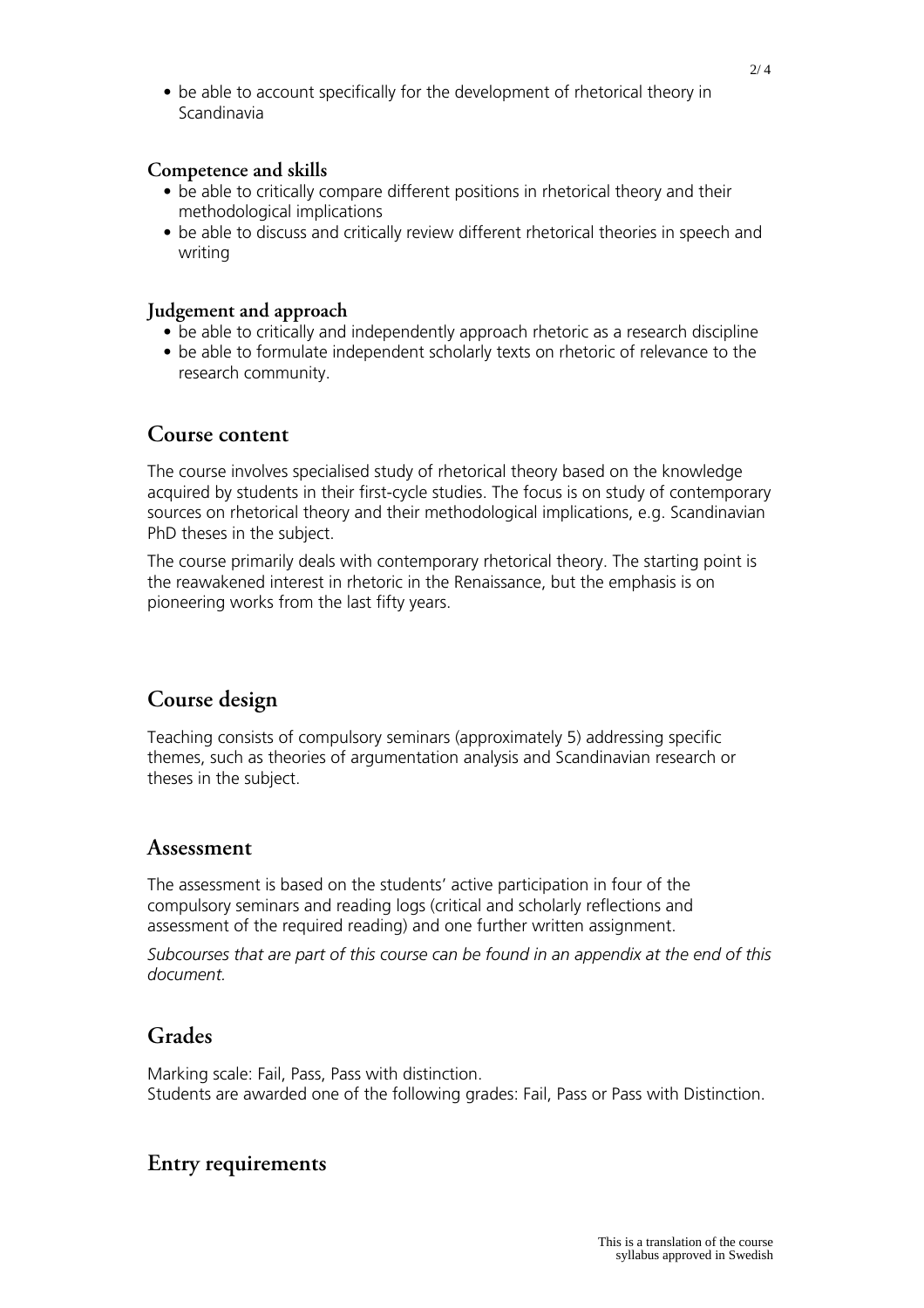To be admitted to the course students must have passed the Bachelor's course RETK03 or the equivalent and English B from upper secondary school or the equivalent.

## **Further information**

- 1. The course is offered at the Centre for Languages and Literature and/or the Department of Communication and Media, Lund University.
- 2. The credits allocated for course content that in whole or in part is commensurate with another course can only be credited once for a degree. For further details see the current registration information and other relevant documentation.